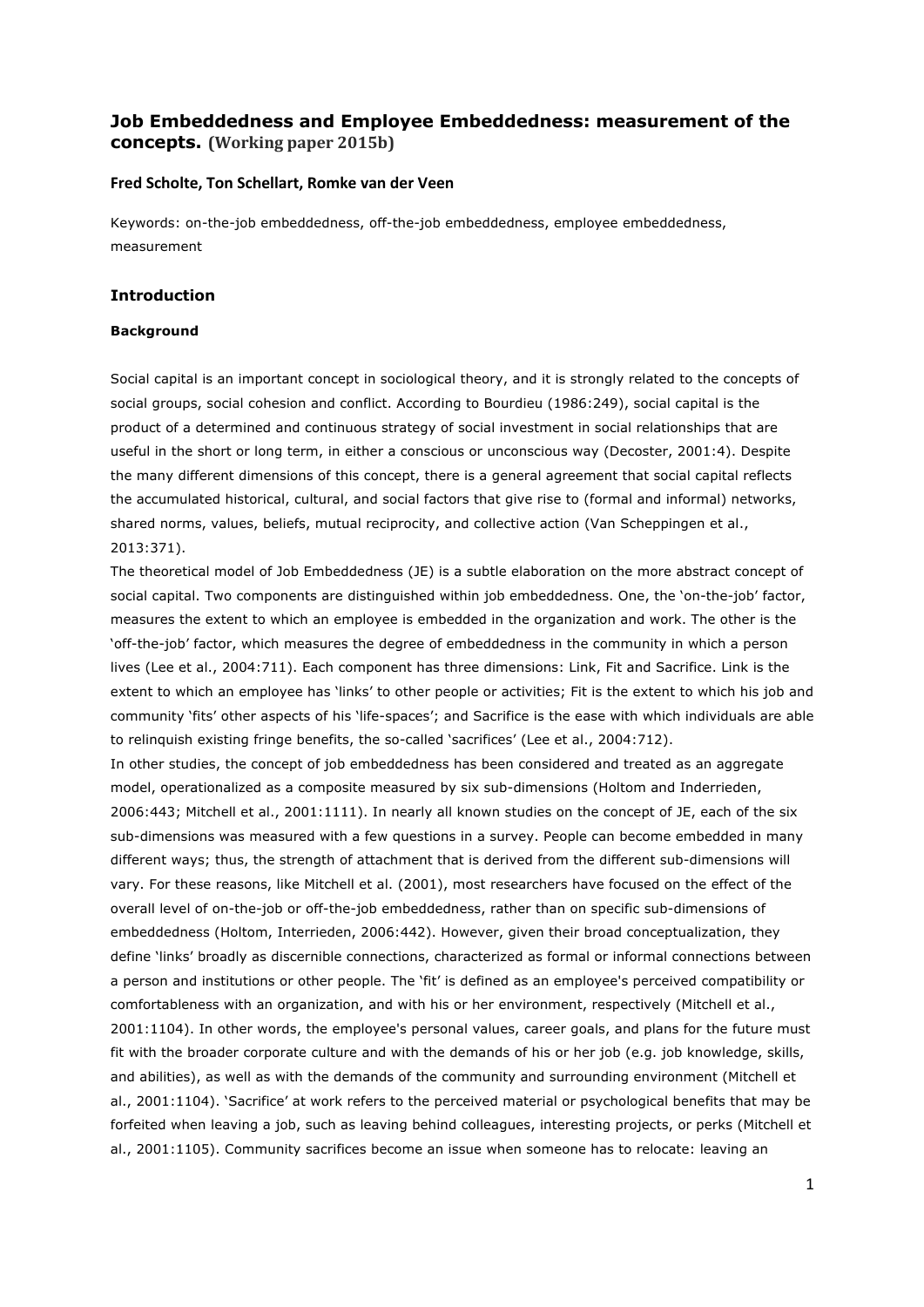attractive and safe community in which one is liked or respected can be difficult (Mitchell et al., 2001:1105). In other studies, the construct of job embeddedness is seen mainly as a mediating construct between various 'on-the-job' and 'off-the-job' factors and job retention (Reitz and Anderson†, 2011:320). A study developed by Crossley et al. (2007:1035, table 2) measured perceived job embeddedness: the so-called global perception of job embeddedness. Respondents were asked to answer seven items, all regarding the organizational level. Participants were asked to reflect on the links, sacrifices and fit issues that applied to them, both at work and in their community, and to respond to questions such as 'it would be difficult for me to leave this organization' while bearing these issues in mind (Holtom, Burton and Crossley, 2011:437).

In nearly all these studies a cross-sectional survey was chosen, sometimes in combination with a longitudinal perspective (Reitz and Anderson†, 2011:Table 2:324-325). The variables were always verified at an aggregated/overall level. In these studies, the items for on and off-the-job embeddedness were averaged over the three sub-dimensions into composite scores (Lee et al., 2004:716).

While the concept of job embeddedness relates above all to the employee's embeddedness in his or her job, we have also introduced the theoretical concept of employee embeddedness (EE), including the 'onthe-job' factors as well the 'off-the-job' factors (Scholte et al., 2015a). Our concept of EE includes employee's social and professional network structures and refers to the employee's embeddedness in the most important life domains: at work, at home and in the community. It is our opinion that the concept of EE may serve as a better expression of our research perspective, namely that of general social participation by the employee. Siegrist (2000) has proven that participation in social institutions influences the degree to which an employee tends to report sick for work (Ter Hoeven, 2009:98). The fulfilment of central social roles at work (such as those of employee and colleague), in the family (as a parent and as a partner), and as a citizen (such as volunteering in local politics or on a school board) offers a pre-eminent opportunity for people to satisfy their need to exert an influence over their own lives. According to Siegrist (2000), these social roles constitute the primary opportunity for people to contribute to society and to develop themselves, to belong to something, and to receive recognition and appraisal, which ultimately lead to a sense of self-worth (Ter Hoeven, 2009:98).

## **The Dutch context**

In our overall study design (Scholte et al., 2015a), we looked for factors in the employee's background that may shed some light on the origins of disputes between employees and employers regarding sick leave and requests for a second opinion. For that reason, it is relevant to first briefly outline the Dutch system of sick leave and the second opinion.

With the introduction of the Work and Income (Capacity for Work) Act (in Dutch: WIA) in the Netherlands, a major change was made to the Act on Sick Leave (in Dutch: ZW) in 2004. Since then, the employer is responsible for the continued payment of salary for a maximum of two years. During these two years, both employer and employee are responsible for the reintegration of the sick employee, and receive advice from an occupational physician who is either an employee of the company or externally hired by the company. UWV – the Dutch national Social Security Association – does not assist in this process of rehabilitation. Only at the end of the two-year period does UWV take action, in case the employee is still sick and files a claim with UWV for social benefits under the WIA act. There are some exceptions, however. If the employer and employee disagree on whether the employee's illness is a valid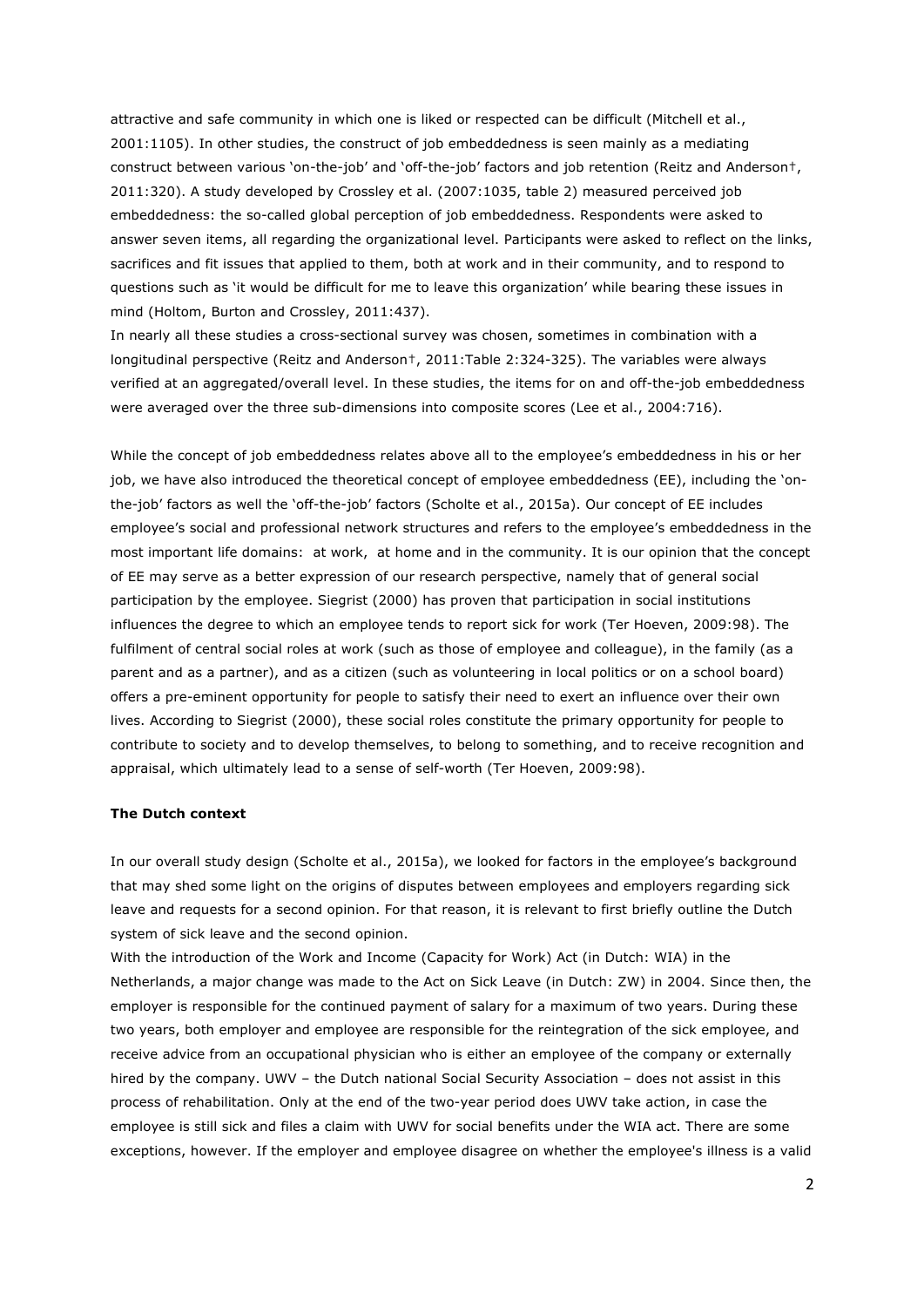reason for absence from work during the two-year period, the employer and the employee can both request a second opinion by an insurance physician and/or by a vocational expert employed by UWV. According to the Dutch Code of Civil Law, an employee risks a reduction in salary or dismissal on the grounds of being absent from work without a legitimate reason. The Dutch parliament intended to protect employees because of their weak position in such disputes. The law therefore states that an employee has the right to request a second opinion by the professionals of UWV.

If the concept of employee embeddedness can be proven to bear relations to the origins of the dispute and the request for a second opinion, this may have major implications for daily practice in this area. Now, in daily practice only the insurance physician has to judge if the employee is incapable to do his work because of illness. For example, it is a conceivable implication that the UWV professionals – especially a vocational expert – would want to obtain more information on the degree of embeddedness of the employee in daily life.

## **Goal and research questions**

Our first goal in this study is to measure the concepts of job embeddedness, both on-the-job and off-the job, and how these relate to sick leave among employees. Our second goal is to measure the concept of EE as a central dimension in on-the-job and off-the-job embeddedness. Our research questions are therefore as follows: 1) can the concepts of on-the-job and off-the-job embeddedness be confirmed by the aspects of link, fit and sacrifice?, 2) what is the relationship between the measured concepts of onthe-job and off-the-job embeddedness?, and 3) is employee embeddedness the central dimension for the measured concepts of on-the-job and off-the-job embeddedness?

We have previously formulated the following hypotheses on the basis of theoretical considerations (Scholte et al., 2015a):

1. On-the-job embeddedness and off-the-job embeddedness are positively related to on- and off-the-job factors: link, fit and sacrifice, respectively.

2. Employee embeddedness is positively related to on-the-job embeddedness and off-the-job embeddedness.

## **Method**

## **Research design**

We designed our study as a cross section case-control survey study of employees who have requested a second opinion from UWV. From previous research we knew that in general, about two-thirds of second opinion requests by any party (employer, employee, etc) are made within six months after the beginning of the employee's sick leave ('t Jong, St. de Ombudsman, 2011: 26). From an analysis of data from the UWV databases in 2010 and 2011 for second opinions requested by employees (n=4615) we know that on average, the second opinions were requested 307 days (median 259 days) into the period of sick leave. All employers in the Netherlands are required to report all employees who have been on sick leave for 42 weeks (294 days) or more to UWV. Because a period of 42 weeks approximately corresponds to the aforementioned average of 307 days, as controls we chose employees who had been reported as having been on sick leave for 42 weeks and had not requested a second opinion. We expected that the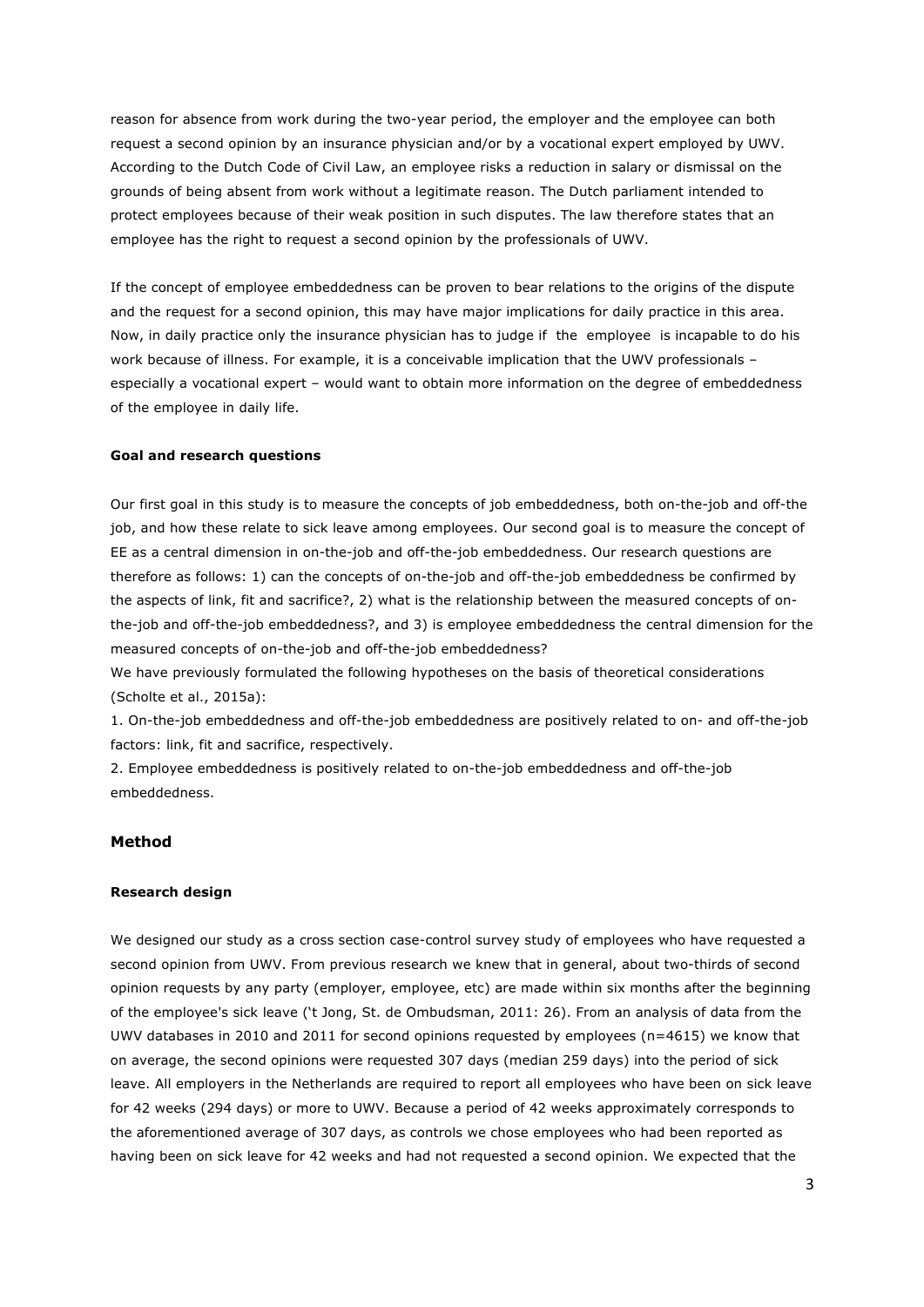information on this control group would allow us to fulfil the requirements for avoiding a "poor quality" case control study: "By poor quality case-control study we mean one that failed to clearly define comparison groups and/or failed to measure exposures and outcomes in the same (preferably blinded), objective way in both cases and controls and/or failed to identify or appropriately control known confounders" (Philips et al., 1998).

## **Study procedure**

In August 2012, we asked UWV for the names, addresses, birth dates and sexes of those cases which were had been closed in the period from May 2012 to July 2012 (three months) in relation to employees who had requested a second opinion. This concerned 1277 unique cases. We excluded 127 cases in which the processing of the second opinion by UWV had taken longer than 42 days (the legal duration within which a second opinion must be issued by UWV). The employees involved in the remaining 1150 cases were sent an introduction letter at the end of August 2012 by UWV, which was signed by the manager of the Central Expertise Centre of UWV's the Social Medical Affairs Division. This letter explained the goal of the study and invited the employees to participate by answering the enclosed questionnaire. The letter emphasized that anonymity was guaranteed and that participation in this research would not have any effect on the treatment of future or present applications for social benefits at UWV. An additional registered letter explained the context and goal of the study in further detail. After about three weeks (mid-September 2012), a reminder letter was sent to all persons included. All letters were checked in advance for clarity and comprehensibility by seven members of the official clients council of UWV. The final questionnaires were received by the end of September 2012, about six months after the first request for a second opinion was made among our research population. We found this interval acceptable with regard to the problem of recall bias (Middel et al., 2006), particularly because a request for a second opinion may be considered a salient event (Garon, 2013). The expected response percentage was estimated ex ante at 20%. The actual response number was 326 (28.3%), 20 cases of which concerned situations in which the employee had applied for a second opinion for other reasons than illness. These 20 cases were excluded, resulting in a case group of 306 cases. For the control group we expected the same response rate as for the case group (30%). Because we wanted the control group to be larger than the case group, in November 2012 we sampled 1500 persons from 5615 employees who were reported as having been on sick leave for 42 weeks in October 2012 and

who lived in the Netherlands. This sample of employees were sent nearly the same letters and the same kind of questionnaire as the response group. These were sent at the beginning of December 2012. After three weeks, a reminder letter was sent. The response was 639 cases (42.6%) of which 53 were excluded, mainly because they were already working full-time when they were reported as being on sick leave for 42 weeks. For this reason, 586 cases were included in the control group, nearly twice the number of the case group, which can be considered sufficient for a non-matched case-control study (Rose & Van der Laan, 2009).

#### **Content of the relevant blocks of questions in the questionnaires**

The questionnaire was tested for length and comprehensibility by the same seven persons who had tested the accompanying letters (see above). The questionnaire for the case group consisted of fourteen blocks of questions and for the control group it included thirteen blocks of questions, of which twelve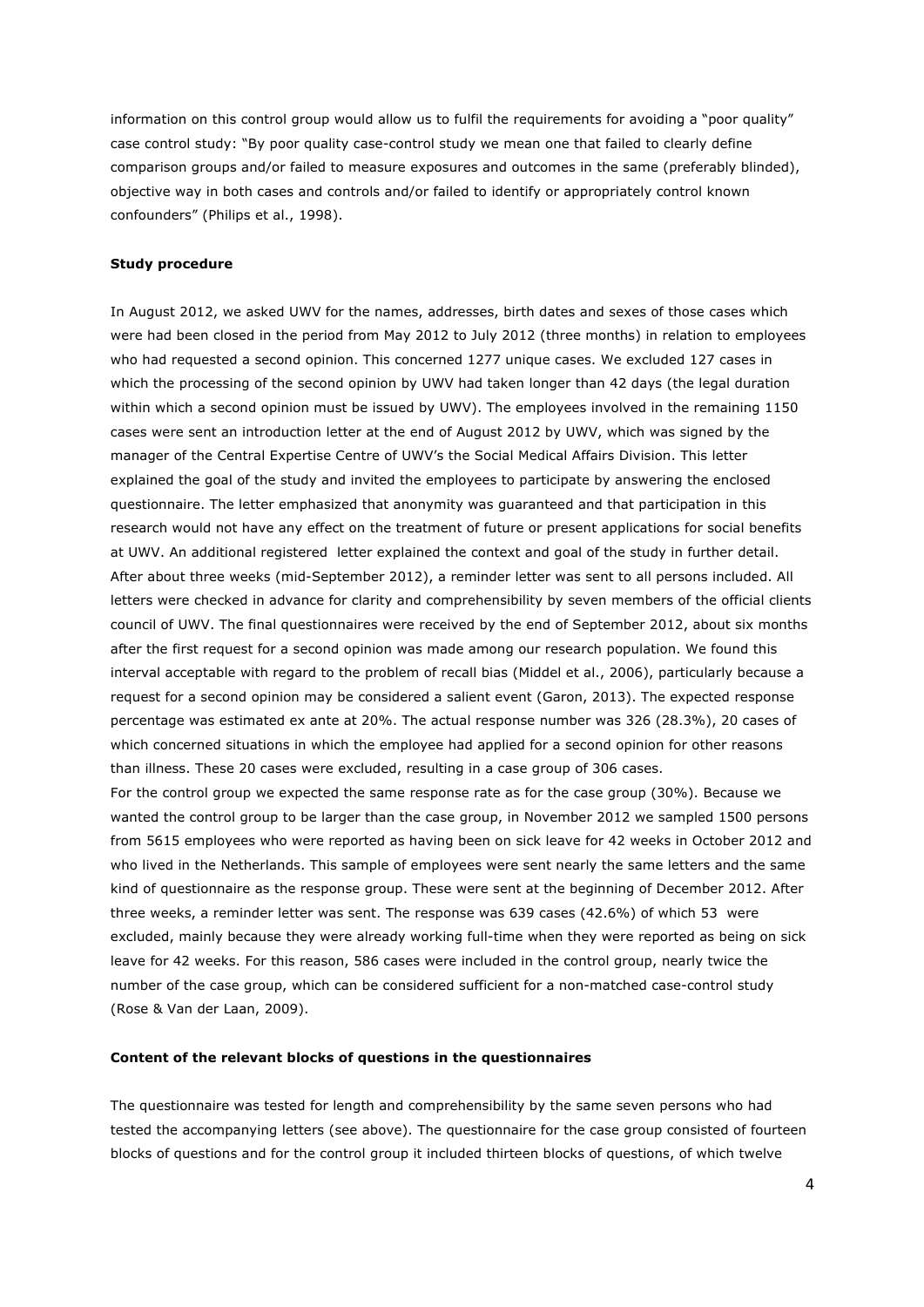were the same as for the case group. The same core section of both questionnaires is relevant to this study. This core section consisted of three blocks of questions for on-the-job (link, fit, sacrifice) and three blocks of questions for off-the-job (link, fit, sacrifice). These questions were mainly derived from items and questions in previously applied and validated questionnaires (Gründemann et al., 1991; Mitchell et al., 2001a; Mitchell et al., 2001b; Lee et al., 2004; Vendrig, 2005; Holtom et al., 2006; Felps et al., 2009; Hooftman et al., 2010). The appendix lists the items of the questions for on-the-job factors and off-the-job factors and their source in the literature. The possible answers for the questions relating to the factors fit and sacrifice for on-the-job and off-the-job were given using a five-point Likert scale, ranging from totally agree (1) to totally disagree (5). The questions of the link factors for on-the-job and off-the-job were more factual, and the categories of the answers differed from each other: e.g. ranging from two categories (e.g. for being a member of a hobby club or association: 'yes' or 'no') to five categories (e.g. for having next of kin living in the region: 'all', 'many', 'rather/fairly', 'some', 'none'). The concept of 'community' was difficult to operationalize in the questionnaire, as indeed it is difficult to define clearly in sociology more generally (Scott et al., 2005:93). The word 'community' (in Dutch: gemeenschap) is not commonly used in the Netherlands and would, perhaps, have been liable to misinterpretation in terms of our research subject. We therefore chose to make a differentiation. In our research model, the concept of community includes four geographical levels increasing in scale: the neighbourhood, the district in which the neighbourhood is located, the village or town, and the region in which the village or town is located.

## **Analyses**

Firstly, we compared the age and gender of the response group with those of the population of the case group and control group separately. Age and gender were the only exogenous variables for which this comparison was possible in this study. We then also looked at missing values in the answers of the six blocks of questions under study.

We looked at the missing values in the answers of the blocks under study. Most variables had less than 3.5% missing values (of the 892 cases), and this was not systematically higher or lower in the case group than in the control group. We imputed these missing values on a logical basis, by means of substitution or by means of the estimates of the variable on the basis of regression models with relevant variables of the same block and demographic variables. However, there was a large number of missing values concerning the number of years working in the job (138 missing values, 15.5%) and for the number of years working in the sector (211 missing values, 23.6%). We imputed these missing values using a regression model with other relevant variables based on demographic factors and the job in which the sick leave began. We looked at these variables for the case group and the control group separately before and after the imputation: the mean, median and standard deviation of the variables were of the same order.

We carried out factor analyses (principal components, varimax rotation) on the answers of all respondents – case group and control group – for each of the six blocks of questions separately (i.e. link, fit and sacrifice for on-the-job and off-the-job), using mean substitution. We checked whether the values of the Kaiser-Meyer-Olkin Measure of Sampling Adequacy (KMO) and of Bartlett's Test of Sphericity (Bartlett) were sufficient. On the basis of the number of dimensions with an eigenvalue > 1.0 and on the basis of the scree, we determined the number of dimensions and whether these were easily interpretable. Using the number of dimensions determined, we calculated factor scores for each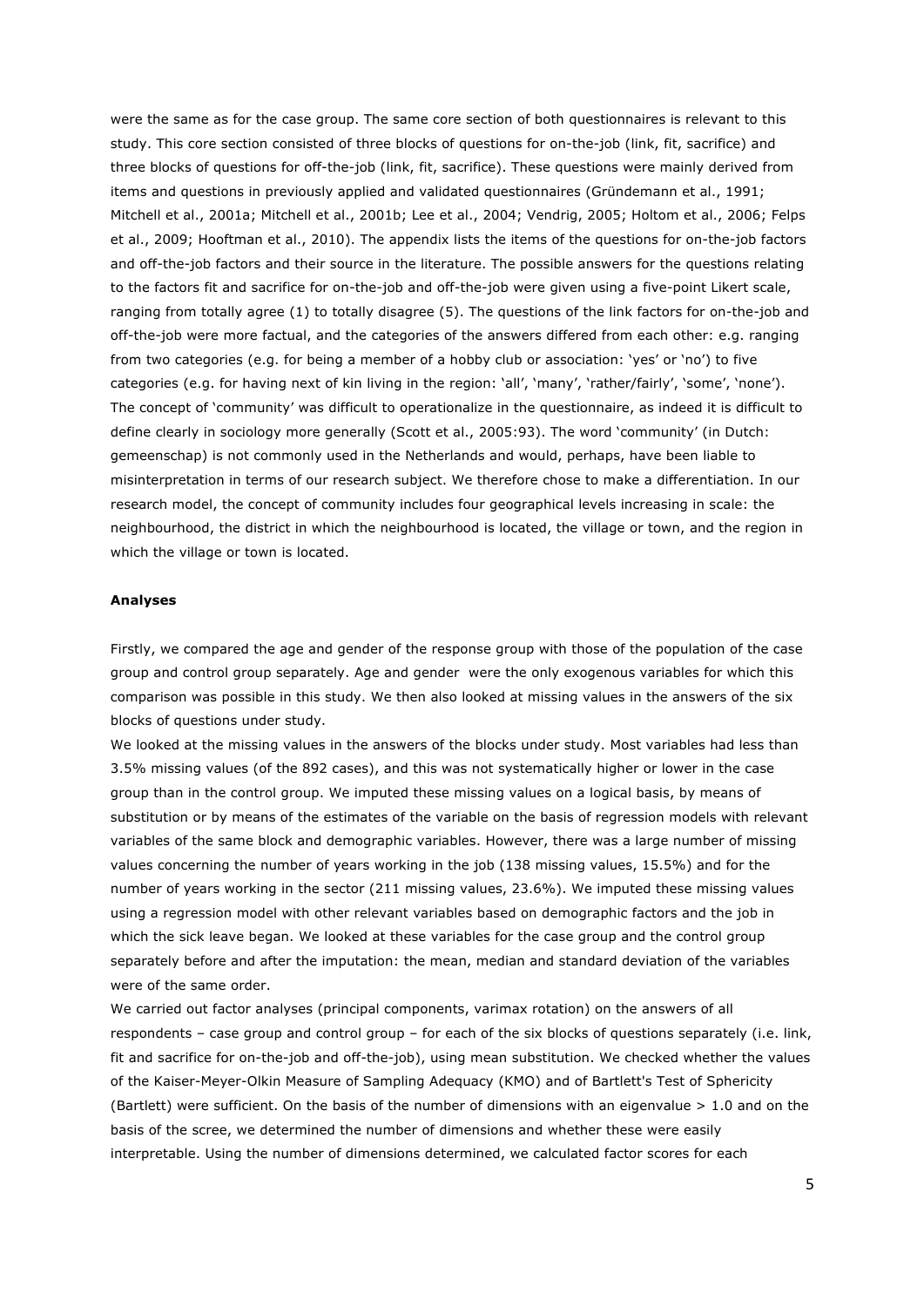dimension. We reversed the factor scores with a pole with "minus is more" into "plus is more", in order to give all factor scores the same direction.

Since the number of cases was sufficient, we sampled 50% of the respondents in the case group and the control group, respectively, in order to have cases for a cross validation in due time. This resulted in a file of 447 respondents, 155 from the case group and 292 from the control group. All these analyses were performed with SPSS20.

We estimated a first-order start measurement model with on-the-job and off-the-job as latent variables, both loading on the matching factor score variables. We fitted the start measurement model to obtain a final measurement model for on-the-job and off-the-job by closing non-significant parameters and opening parameters with the largest Modification Index (> 3.84).

Finally, we estimated a second-order measurement model for employee embeddedness, in which this latent variable was loaded on the latent variables on-the-job and off-the-job. Six parameters had to be estimated in this part of the second-order model (two disturbance terms of on-the-job and off-the-job and their correlation, the two loadings of employee embeddedness on on-the-job and off-the-job, and the correlation of the latent variable employee embeddedness on the diagonal). However, only three (co)variances were available: the two variances of the latent variables on-the-job and off-the-job, and their covariance. We therefore needed to introduce three constraints to identify this model. First, we constrained the correlation of the latent variable employee embeddedness on the diagonal (i.e. with itself) to be unity. The second constraint was that the disturbance terms of the latent variables on-thejob and off-the-job were equal. Finally, we constrained the correlation in the disturbance terms of the latent variables on-the-job and off-the-job at zero. This kind of constraint is normally chosen for nonidentified models (Jöreskog & Sörbom, 2001).

These analyses for the measurement models were performed with Lisrel 8.72 (Jöreskog & Sörbom, 2004). Maximum Likelihood was used as the estimation procedure ( $p < 0.05$ ). The model fit for the structural model (and for the measurement model as well) was valued as good (Hooper et al., 2008) if the Chi-Square of the model was less than twice the number of degrees of freedom, if the Root Mean Square Error of Approximation (RMSEA) and the Standardized Root Mean Square Residual (SRMR) were both under 0.05, and if the Comparative Fit Index (CFI) was equal to or greater than 0.90. We verified whether the standardized residuals were normally distributed using the Q-plot. In addition, we ensured that the correlations of the parameter estimates of the loadings were <0.7, since large correlations may indicate that the model is nearly non-identified and that some of the parameters cannot be determined from the data (Jöreskog & Sörbom, 2001).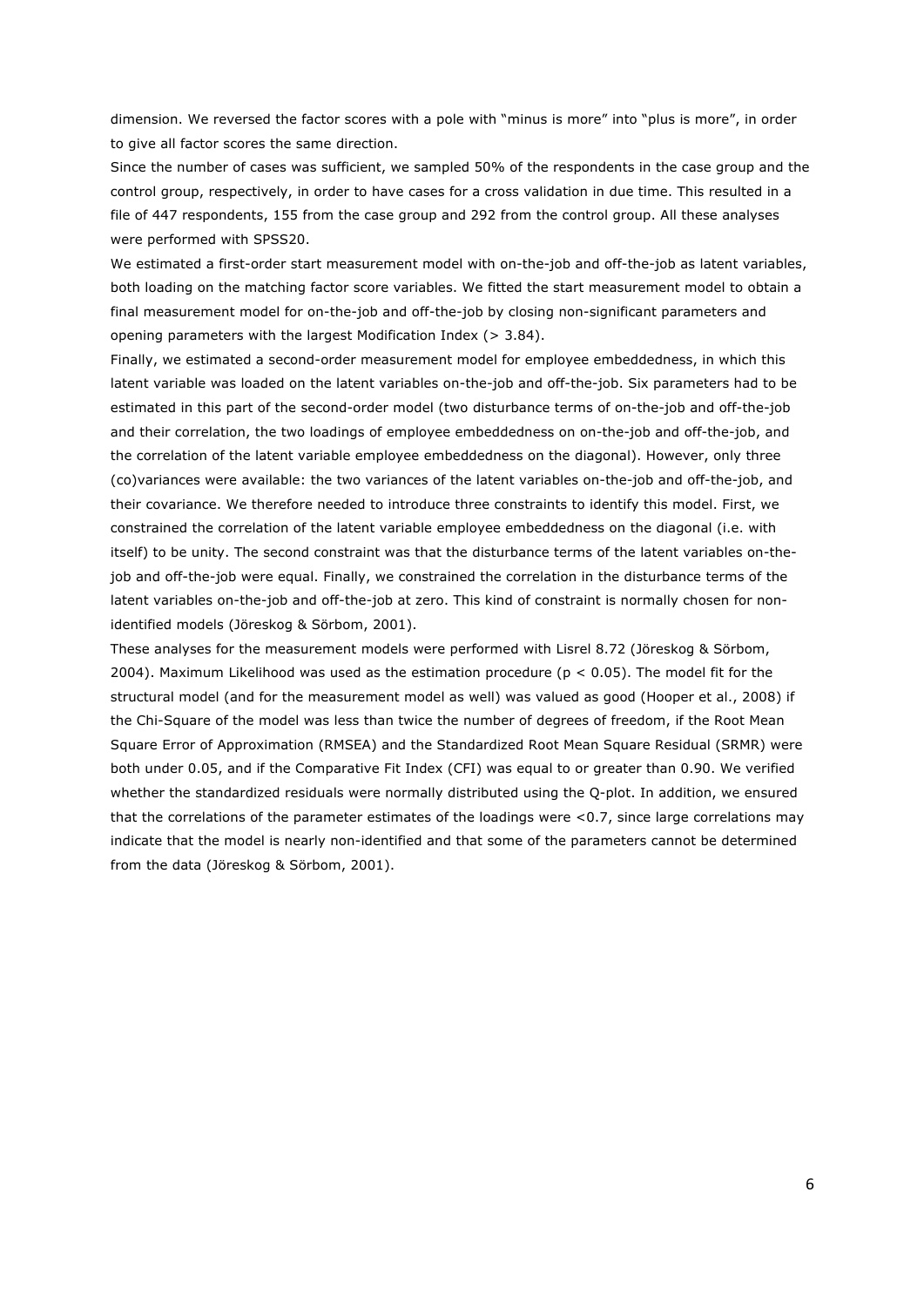## **Results**

## **Representativeness of the response group**

The response group was somewhat older than the population under study. The percentage of women was nearly the same in the case group and in the control group.

**Table 1** Age and sex of the population under study and of the response group for the case group and the control group

|                  | Case group        | Case group      | Control group     | Control group   |
|------------------|-------------------|-----------------|-------------------|-----------------|
|                  | Age, years        | Sex, female (%) | Age, years        | Sex, female (%) |
|                  | mean (median; sd) |                 | mean (median; sd) |                 |
| Population under | 43.9 (44.0; 10.7) | 52.1%           | 47.1 (48.0; 10.6) | 59.7%           |
| study            | (n=1150)          | (n=1150)        | $(n=1500)$        | (n=1500)        |
| Response group   | 46.5(48.0; 10.3)  | 51.6%           | 49.9(52.0; 9.8)   | 58.5%           |
|                  | (n = 306)         | (n = 306)       | $(n = 586)$       | (n= 586)        |

#### **Results of the six factor analyses**

The six factor analyses for link, fit and sacrifice on-the-job (On) and off-the-job (Off), respectively, resulted in thirteen dimensions. The sample adequacy for the link-on and link-off factor analyses was 0.669 and 0.643, respectively, while for the other four analyses it ranged from 0.849 to 0.899. For all factor analyses, Bartlett's test showed it to be unlikely (p<0.0005) that the matrices were an identity. The explained variances of the six factor analyses range from 51.2% to 56.1%.

Link-On had four dimensions, i.e. the link by

- time spent in the position, with the employer, and in the sector (Link-On1, plus is more link)

- working in a team (Link-On2, plus is more link)

- following work-related courses (Link-On3, plus is more link)

- the quality of the work of colleagues and no negative signals at work (Link-On4, plus is more link).

Fit-On had three dimensions, i.e. the fit by

- good relations with colleagues (Fit-On1, minus is more fit)

- good opportunities to regulate own work (Fit-On2, minus is more fit)

- work that matches own values, home situation etc. (Fit-On3, minus is more fit).

Sacrifices-On had only one dimension, i.e. the sacrifices concerning the various fringe benefits of the job (Sac-On, minus is more sacrifices)

- Link-Off had three dimensions, i.e. the link with:
- one's own family (Link-Off1, minus is more link)

- relatives and friends (Link-Off2, minus is more link)

- activities in the region (Link-Off3, plus is more link)

Fit-Off had one dimension, i.e. the fit (Fit-Off, minus is more fit) with the location of the home.

Sacrifice-Off had one dimension, i.e. the sacrifices concerning the various benefits of the location in which one lives (Sac-Off, minus is more sacrifices).

## **Result of the start measurement model of on-the-job and off-the-job**

The results of the theoretical start model are shown in Table 2. The model fit parameters and the Q-plot indicated that the fit of the model was poor. The factor loadings for on-the-job were significant, while those for off-the-job were not. The correlation between the disturbance terms of the two latent variables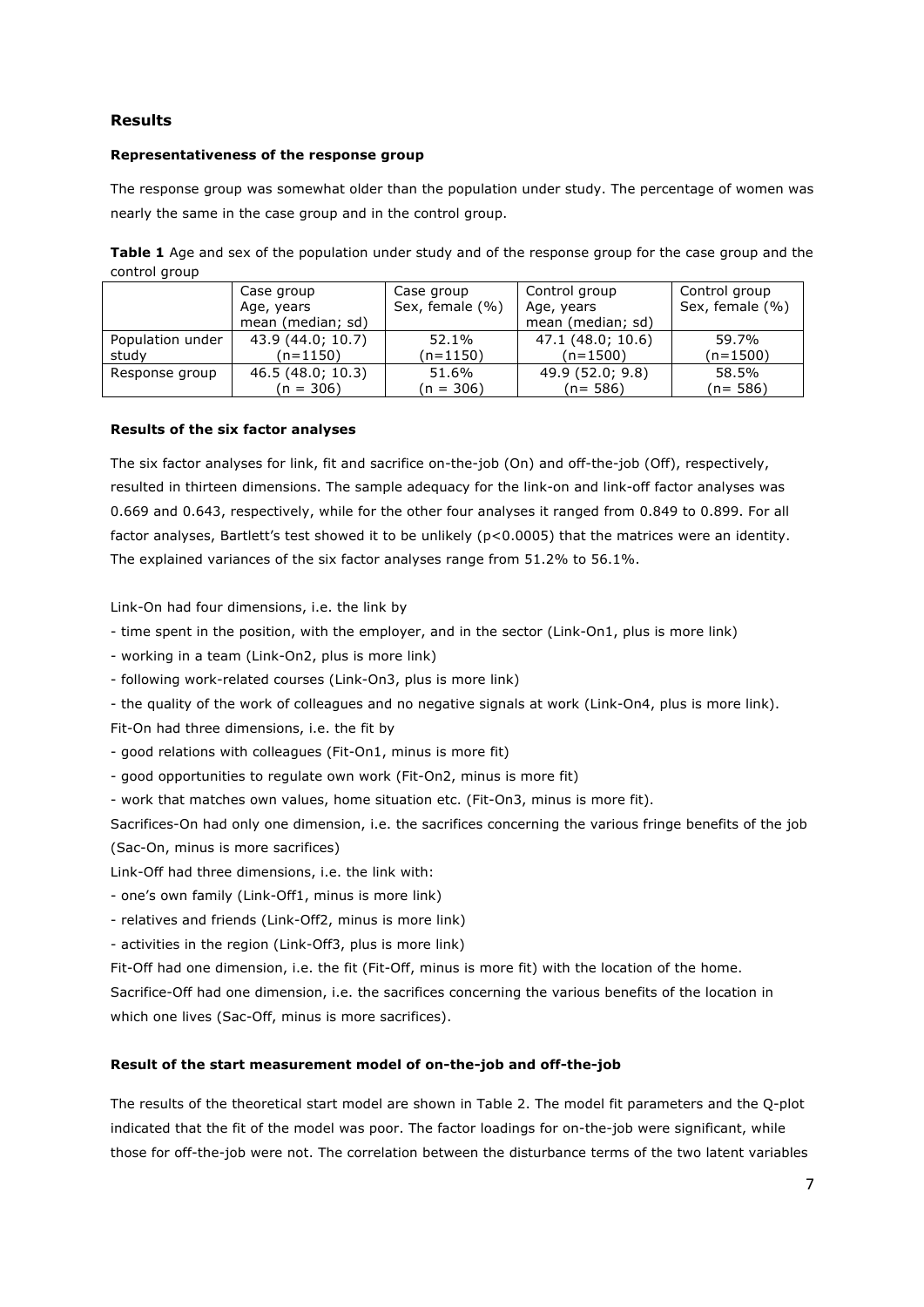was negative and not significant. There were about thirty modification indices >3.84 in the various matrices, indicating that the model could be improved.

| Scale/dimension (standardized measurement error term);              | Standardized factor loadings latent variables (standard |                      |
|---------------------------------------------------------------------|---------------------------------------------------------|----------------------|
| plus pole is more link, fit and sacrifice                           | error)                                                  |                      |
|                                                                     | On-the-job embedded                                     | Off-the-job embedded |
| Link-On1 (0.984) for the length of time in the job                  | 0.128<br>(NA)                                           |                      |
| Link-On2 (0.963) for working in a team                              | $0.194(0.098)*$                                         |                      |
| Link-On3 (0.958) for following work-related courses                 | $0.206(0.103)*$                                         |                      |
| Link-On4 (0.860) for the quality of work by colleagues, no negative |                                                         |                      |
| signals                                                             | $0.375(0.167)^*$                                        |                      |
| Fit-On1 (0.772) for good relations with colleagues                  | $0.478(0.209)*$                                         |                      |
| Fit-On2 (0.872) for good opportunities for regulating own work      | $0.358(0.161)^*$                                        |                      |
| Fit-On3 (0.815) for work appropriate to own values, home etc.       | $0.430(0.190)*$                                         |                      |
| Sac-On (0.353) for various work fringe benefits                     | $0.804(0.347)*$                                         |                      |
| Link-Off1 (0.995) for one's own family                              |                                                         | 0.069<br>(NA)        |
| Link-Off2 (0.834) for relatives and friends                         |                                                         | 0.407(0.304)         |
| Link-Off3 (0.923) for activities in the region                      |                                                         | 0.278(0.211)         |
| Fit-Off (0.501) for the location of place of residence              |                                                         | 0.707(0.523)         |
| Sac-Off (0.163) for various advantages of own living situation      |                                                         | 0.915(0.678)         |
|                                                                     |                                                         |                      |
| Fit measurement model                                               | Fit parameters                                          |                      |
| Chi-square                                                          | 257.884                                                 |                      |
| Degrees of freedom                                                  | 64                                                      |                      |
| Probability                                                         | 0.000                                                   |                      |
| Root Mean Square Error of Approximation                             | 0.0780                                                  |                      |
| Comparative fit index                                               | 0.795                                                   |                      |

**Table 2** Results of the start measurement model of on-the-job and off-the-job (N=447)

All scale variables have the direction with the pole "plus is more". The latent variables "on-the-job embedded" and "off-the-job embedded" were estimated with Maximum Likelihood in one measurement model. The correlation between the disturbance terms of the two latent variables is 0.415 (standard error: 0.359; not significant). Parameters marked with \* are significant (student's  $t > 1.96$ ) at the p=0.05 level. The standard errors for the first loadings of the two latent variables are not available (NA), because they were used as scale variables by the Lisrel program.

## **Results of the fitted measurement model for on-the-Job and off-the-job**

Table 3 shows the results of the fitted model. All model fit parameters were appropriate. Most loadings in the fitted model were significant and according to the theoretical start model. The strongest loading for on-the-job was on sacrifices of various work-related fringe benefits (Sac-On, beta=0.981), while the strongest loadings for off-the-job were on sacrifices of various advantages of one's living situation (Sac-Off, beta=0.814) and on fit with the location of the residence (Fit-Off, beta=0.793). The correlation between (the disturbance terms of) on-the-job and off-the-job is 0.393 (significant).

There were four deviations from theoretical start model. The link with the length of time in the position (Link-On1; significant) was now loaded by the latent variable off-the-job, with a positive sign. The fit with good relations with colleagues (Fit-On1; weakly significant) and the fit with work appropriate to one's own values, home situation etc (Fit-On3; significant) was now loaded not only for on-the-job, but also for off-the-job. The link with family (Link-Off1) was no longer loaded with off-the-job (or with onthe-job).

| <b>TWOLC'S</b> Results of the https://www.chiefit.html invasive for the foot and on the foot (N=447) |                                                         |                      |
|------------------------------------------------------------------------------------------------------|---------------------------------------------------------|----------------------|
| Scale/dimension (standardized measurement error term)                                                | Standardized factor loadings latent variables (standard |                      |
| Plus pole is more link, fit and sacrifice                                                            | error)                                                  |                      |
|                                                                                                      | on-the-job embedded                                     | off-the-job embedded |
| Link-On1 (0.953) for the length of time in the job                                                   |                                                         | $0.214$ (NA)         |
| Link-On2 (0.977) for working in a team                                                               | (NA)<br>0.148                                           |                      |
| Link-On3 (0.966) for following work-related courses                                                  | 0.184(0.072)                                            |                      |
| Link-On4 (0.664) for the quality work by colleagues, no negative                                     |                                                         |                      |
| signals                                                                                              | 0.594(0.198)                                            |                      |
| Fit-On1 (0.840) for good relations with colleagues                                                   | 0.363(0.108)                                            | $0.090(0.055)*$      |

**Table 3** Results of the fitted measurement model of on-the-job and off-the-job (N=447)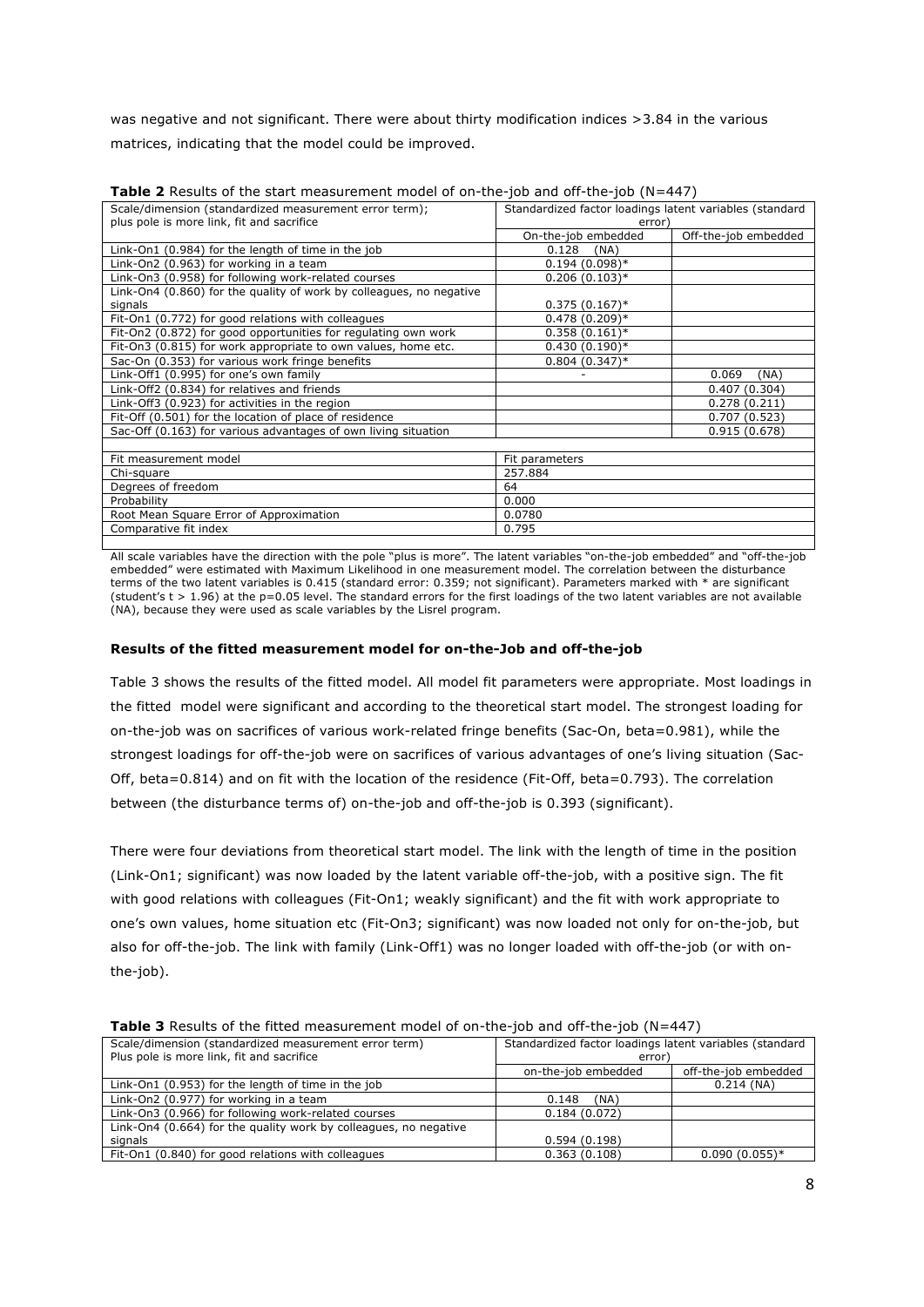| Fit-On2 (0.884) for good opportunities to regulate own work    | 0.341(0.109)   |              |
|----------------------------------------------------------------|----------------|--------------|
| Fit-On3 (0.830) for work appropriate to own values, home etc.  | 0.322(0.106)   | 0.156(0.060) |
| Sac-On (0.050) for various work-related fringe benefits #      | 0.981(0.291)   |              |
| Link-Off1 (1.000) for own family                               |                | -            |
| Link-Off2 (0.805) for relatives and friends                    |                | 0.447(0.111) |
| Link-Off3 (0.884) for activities in the region                 |                | 0.362(0.102) |
| Fit-Off (0.376) for the location of place of residence         |                | 0.793(0.194) |
| Sac-Off (0.338) for various advantages of own living situation |                | 0.814(0.197) |
|                                                                |                |              |
| Fit measurement model                                          | Fit parameters |              |
| Chi-square                                                     | 57.239         |              |
| Degrees of freedom                                             | 50             |              |
| Probability                                                    | 0.224          |              |
| Root Mean Square Error of Approximation                        | 0.0180         |              |
| Comparative fit index                                          | 0.992          |              |
|                                                                |                |              |

All scale variables have the direction with the pole "plus is more". The latent variables "on-the-job embedded" and "off-the-job embedded" were estimated with Maximum Likelihood in one measurement model. The correlation between the disturbance terms of the two latent variables is 0.393 and significant (standard error: 0.161, p<0.05). All loadings are significant (student's t > 1.96) at the p=0.05 level, except the loading marked with \* which is weakly significant (p ≈0.10). The standard errors for the first loadings of the two latent variables are not available (NA), because they were used as scale variables by the Lisrel program.

# Sac-On was estimated with the value of the measurement error fixed at 0.05 to avoid a Heywood case.

#### **Results of the second-order measurement model of employee embeddedness**

The results of the second-order measurement model of employee embeddedness are shown in Table 4. The model fit parameters were appropriate and, given the constraints, some were even better than those of the fitted model for on-the-job and off-the-job. The loadings of on-the-job and off-the-job were nearly the same in this model as in the fitted model for on-the-job and off-the-job. Given the constraints used, the loading of employee embeddedness on on-the-job was positive and nearly significant, while that on off-the-job was positive and significant.

| Scale/dimension (standardized measurement error term)<br>Plus pole is more link, fit and sacrifice | error)                | Standardized factor loadings latent variables standard |
|----------------------------------------------------------------------------------------------------|-----------------------|--------------------------------------------------------|
|                                                                                                    | on-the-job embedded   | off-the-job embedded                                   |
| Link-On1 (0.954) for length of time in the job                                                     |                       | $0.214$ (NA)                                           |
|                                                                                                    |                       |                                                        |
| Link-On2 (0.975) for working in a team                                                             | 0.148<br>(NA)         |                                                        |
| Link-On3 (0.965) for following work-related courses                                                | 0.178(0.070)          |                                                        |
| Link-On4 (0.718) for the quality work by colleagues, no negative                                   |                       |                                                        |
| signals                                                                                            | 0.520(0.175)          |                                                        |
| Fit-On1 (0.839) for good relations with colleagues                                                 | 0.357(0.105)          | $0.083(0.055)*$                                        |
| Fit-On2 (0.882) for good opportunities to regulate own work                                        | 0.335(0.107)          |                                                        |
| Fit-On3 (0.835) for work appropriate to own values, home etc.                                      | 0.304(0.100)          | 0.159(0.061)                                           |
| Sac-On (0.050) for various work-related fringe benefits #                                          | 0.953(0.280)          |                                                        |
| Link-Off1 (1.000) for own family                                                                   |                       |                                                        |
| Link-Off2 (0.806) for relatives and friends                                                        |                       | 0.444(0.110)                                           |
| Link-Off3 (0.884) for activities in the region                                                     |                       | 0.361(0.102)                                           |
| Fit-Off (0.380) for the location of place of residence                                             |                       | 0.788(0.193)                                           |
| Sac-Off (0.333) for various advantages of own living situation                                     |                       | 0.816(0.198)                                           |
|                                                                                                    |                       |                                                        |
| Latent variables (standardized disturbance terms##)                                                | Employee Embeddedness |                                                        |
| On-the-job embeddedness (0.619)                                                                    | $0.661(0.367)$ **     |                                                        |
| Off-the-job embeddedness (0.619)                                                                   | 0.633(0.297)          |                                                        |
|                                                                                                    |                       |                                                        |
| Fit measurement model                                                                              | Fit parameters        |                                                        |
| Chi-square                                                                                         | 44.928                |                                                        |
| Degrees of freedom                                                                                 | 48                    |                                                        |
| Probability                                                                                        | 0.599                 |                                                        |
| Root Mean Square Error of Approximation                                                            | 0.000                 |                                                        |
| Comparative fit index                                                                              | 1.00                  |                                                        |
|                                                                                                    |                       |                                                        |

**Table 4** Results of the measurement model of Employee Embeddedness (N=447)

All scale variables have the direction with the pole "plus is more". The latent variables "on-the-job embedded" and "off-the-job embedded" were estimated with Maximum Likelihood in one measurement model. The correlation between the two latent variables on-the-job and off-the-job is 0.409. All loadings from the two latent variables on-the-job and off-the-job on the scales are significant (Students t > 1.96) at the p=0.05 level, except the loading marked with \*, which is weakly significant (p  $\approx 0.10$ ). For the loading of employee embeddedness on on-the-job embedded, marked \*\*, the probability is nearly significant (p  $\approx$ 0.06). The standard errors for the first loadings of the two latent variables are not available (NA): their parameters were fixed on the basis of the values in the final measurement model for on-the-job and off-the-job (see Table 3).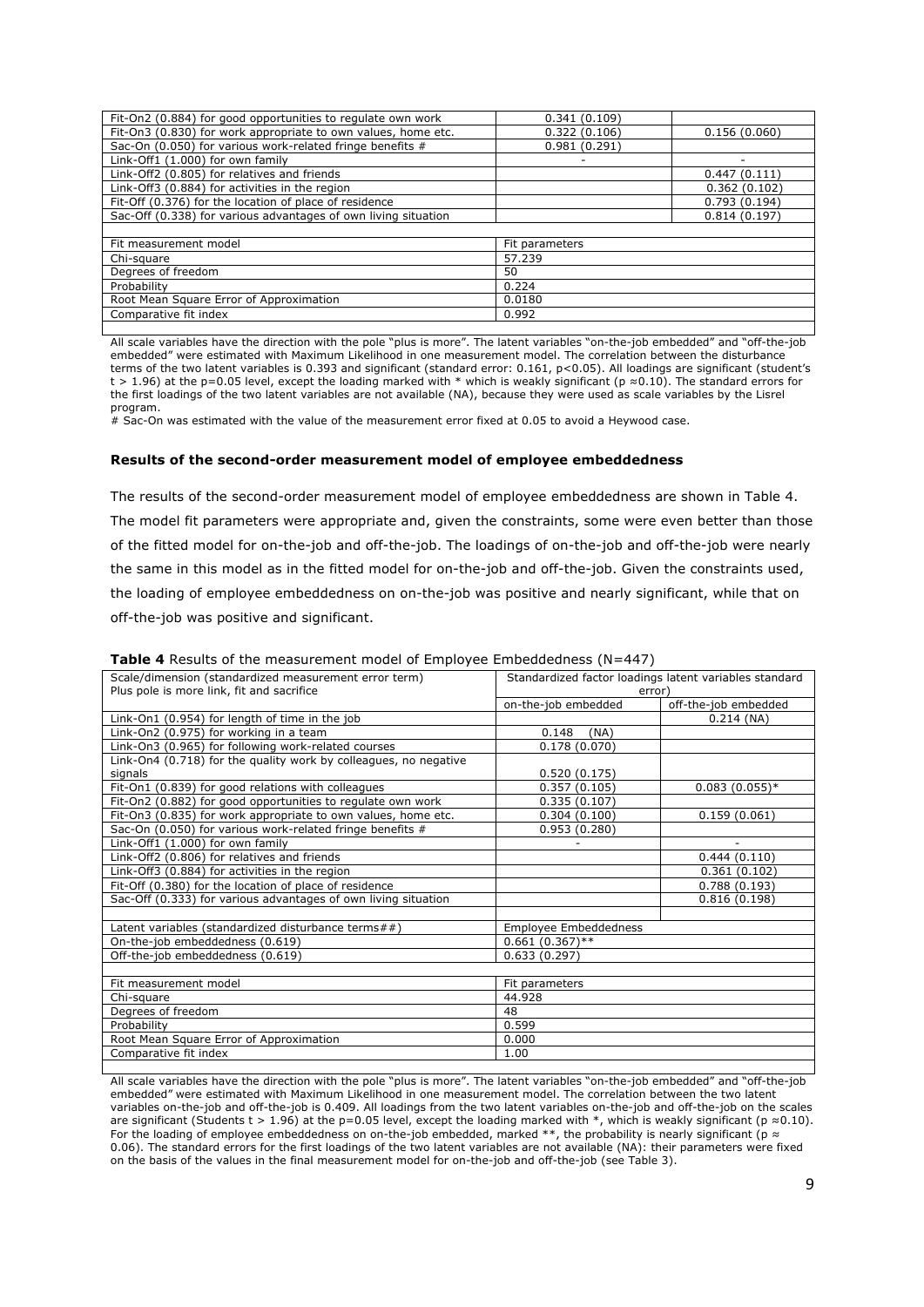# Sac-On was estimated with the value of the measurement error fixed at 0.05 to avoid a Heywood case.

## The standardized disturbance terms of the two latent variables on-the-job embedded and off-the-job were constrained to be equal.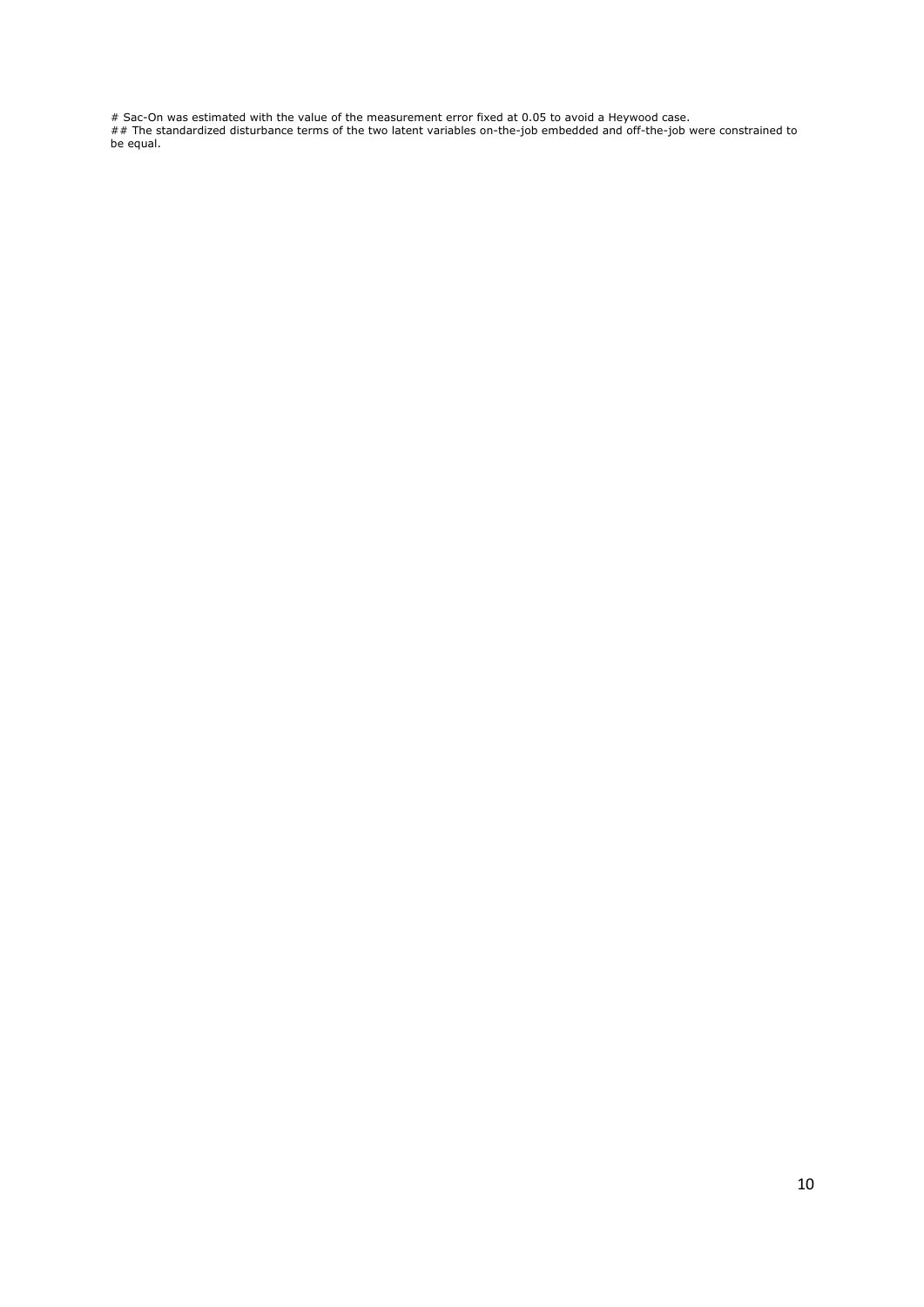## **Discussion**

#### **Most significant results**

We succeeded in measuring all the relevant aspects of on-the-job with eight factors and those of off-thejob with five factors. We were able to interpret these factors theoretically. In the fitted measurement model, the latent variables for on-the-job and off-the-job were loaded on the various factor score variables, mostly according to our theoretical assumptions. The exceptions were as follows: a) on-the-job did not load on length of time in the job, with the employer, and in the sector (Link-On1), and this variable was loaded positively for off-the-job instead; b) off-the-job did not load on the link with one's own family (Link-Off1) and did load positively on good relations with colleagues (Fit-On1) and on work appropriate to own values, home situation etc. (Fit-On3). Furthermore, the results in the measurement model of Employee Embeddedness indicated that this new construct loaded positively on the latent variables 'On- and Off-the-Job Embeddedness', albeit under certain constraints.

## **Interpretation of the results**

The results of the loadings in the measurement models may be surprising at first sight, but they can be explained.

Factor Link-On1 represents 'the length of time in the job, with the employer, and in the sector'. This factor was loaded by off- the-job embeddedness instead of by on-the-job embeddedness. A possible explanation could be that older employees tend to be more embedded in their community. Older people are more likely to have more and/or older children, which may increase and intensify the number of connections with the community. Another explanation could be that employees with long-standing work agreements have more close relationships with colleagues who live in the same community and perceive these relationships more as friendships.

Factor Fit-On3 represents 'work appropriate to own values and, among other things, balance in the home-work situation'. This factor was loaded by on-the-job embeddedness, but also by off-the-job embeddedness. The result can be interpreted as follows: if one's job matches one's personal values, it will obviously also match one's values in private life and at home. This is certainly the case as far as balance between work and the life at home is concerned.

Factor Fit-On1 was loaded not only by on-the-job embeddedness, but also by off-the-job embeddedness. The latter, however, was significant to a lesser degree. Fit-On1 relates to whether an employee has 'good relations with colleagues'. If this is the case, it is plausible that the employee has adequate social skills and will likely also have strong friendships in his or her private life.

Factor Link-Off1 (link with having a partner and/or children) was not loaded by off-the-job embeddedness (and not by on-the-job embeddedness). Perhaps this can be explained because the relation of this factor with off-the-embeddedness is more implicitly experienced in the linkages of employees' social networks.

As we described in another article (Scholte et al., 2015:4), people vary in their degree of attachment to the social groups in which they participate. The overall network of different connections can be seen as an individual's social capital. For this reason, it is possible that employees may consider their link with an organization (e.g. the duration of work, Link-On1) as being more dependent on attachments at home and those with family or colleagues who have become friends. These can be seen as examples of the horizontal dimensions of social capital described in the article of Scheppingen et al. (2013:371). In their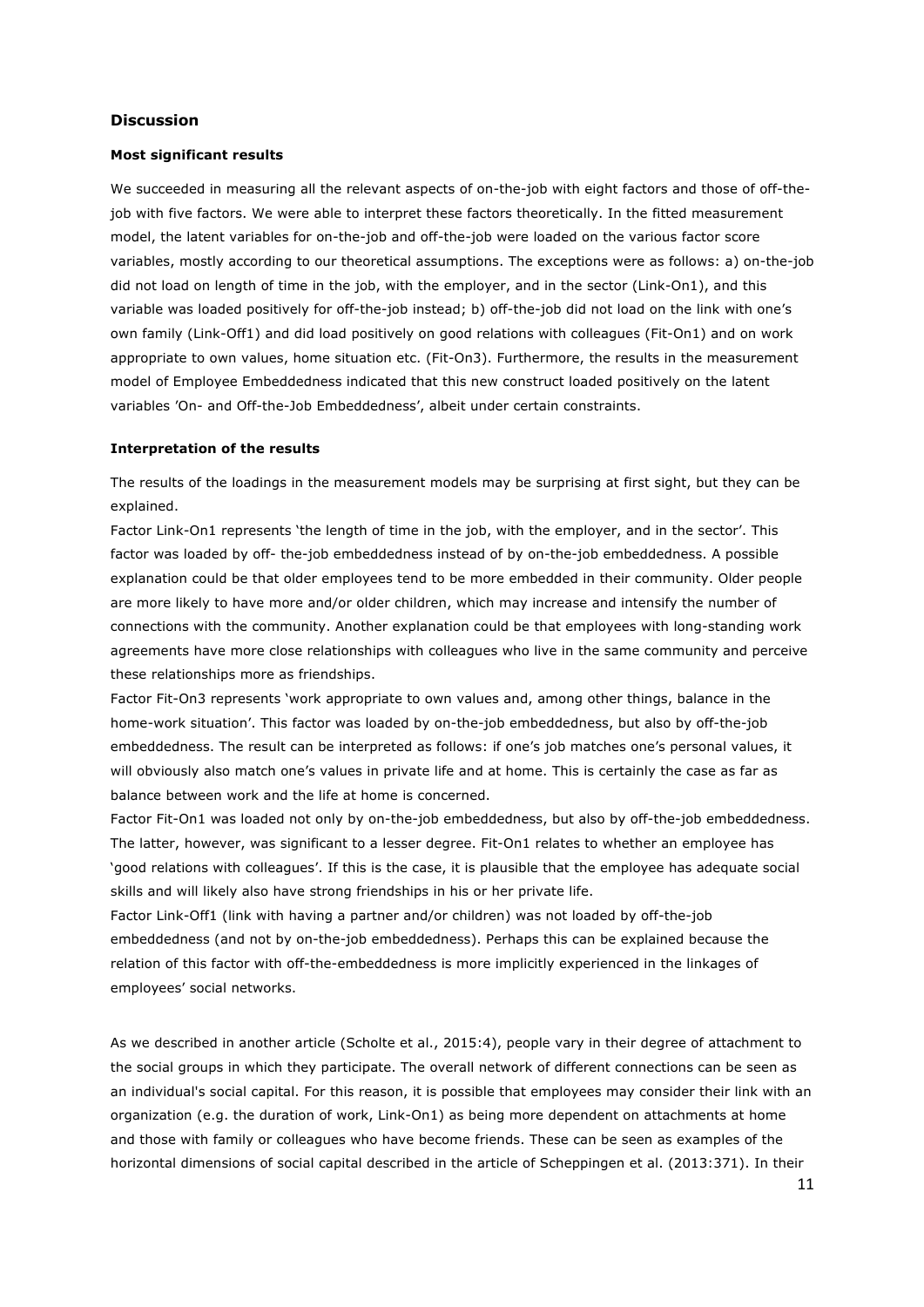view, the horizontal aspect is represented by social support and relationships of trust and reciprocity between individuals at the same level, whereas vertical relationships are a reflection of similar connectedness between people at different levels in the hierarchy.

With respect to the results concerning appropriate work values and work-life balance (Fit-On3), these can be explained as a situation in which horizontal and vertical dimensions of social capital (Scheppingen, 2013:371) coincide. This and the results for the factor of Fit-On1 may be good examples of the continuous strategy described by Bourdieu (1986:249) of social investment in social relationships, in a conscious or unconscious manner (Decoster, 2001:4). The factor Link-Off1 – which relates to having a partner and children – was not loaded by any of the latent factors. Perhaps this can be explained because it concerns a primary factor of socialization, namely the kinship relationships through which individuals develop a basic level of general trust (Decoster, 2001:55), and long-term social investments as described by Bourdieu (1986:249).

After all, an important result was that the correlation between the latent variables 'on-the-job embeddedness' and 'off-the-job embeddedness' appeared to be positive and significant. Apparently, social investment in horizontal dimensions keeps pace with investments in the more vertical dimension of social capital. Furthermore, was a positive central dimension of 'on- and off-the-job embeddedness', albeit under certain constraints. On the basis of these results, we can now state that our two hypotheses have been largely confirmed and that employee embeddedness can be seen as a useful concept with which to express the social capital of an employee.

#### **Findings of other research studies**

In their research on predicting turnover, Mitchell et al. (2001:1111) found that organizational links were not highly positively correlated with job satisfaction or organizational commitment. The communitybased sub-dimensions generally had lower positive correlations with overall job satisfaction and overall organizational commitment than the organization-based sub-dimensions. These findings indicate evidence of a convergent and discriminant validity for job embeddedness (2001:1111-1112). In their 2004 study (Lee et al.: 716), the authors averaged the items for on-the-job and off-the-jobembeddedness into composite scores. All items for satisfaction, commitment, and on-the-job embeddedness (fit and sacrifice) were loaded by a single factor. This was predictable, given their conceptual overlap, and suggested some evidence for convergent validity. The separate factors for offthe-job embeddedness, fit and sacrifice and links, suggest some evidence of discriminant validity (2004: 716). Off-the-job and on-the-job embeddedness appeared to be significantly positively related to turnover, citizenship, performance, satisfaction and commitment, but only off-the-job embeddedness related positive significantly to volitional absences, unlike on-the-job embeddedness, (2004:716-717). Following Mitchell et al. (2001), Holtom and Interrieden (2006:443) also used the concept of job embeddedness as an aggregate model by averaging its six sub-dimensions. After entering two control variables – 'gender' and 'job satisfaction' – this model improved the prediction of (negatively related) voluntary turnover above and beyond that of (positively related) job satisfaction (2006:444). In a study by Crossley et al. (2007:1037), the concept of global job embeddedness appeared to have a validated convergence with first-level organization facets as well as with community facets, but the correlations between the latter and that of the composite measure were smaller.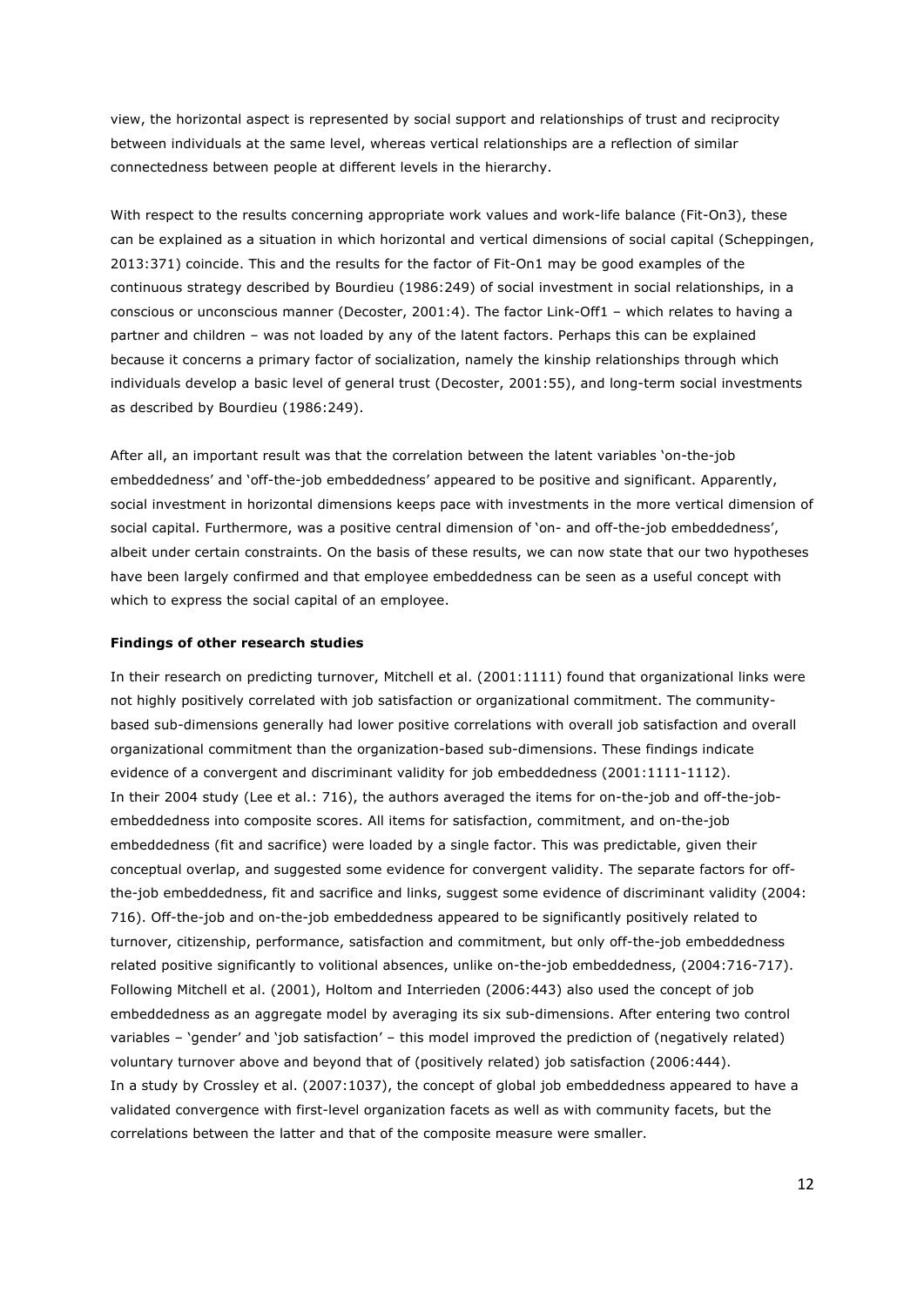In addition to these findings, our results indicate the internal validity of the concepts of on-the-job embeddedness and off-the-job embeddedness. They also show that these two concepts may have a common dimension, which we have named employee embeddedness.

## **Strengths and weaknesses**

One strength of our study is that theoretical concepts concerning the link, fit and sacrifice for on-the-job embeddedness and off-the-job embeddedness were operationalized on the basis of literature. The questionnaire used was pilot-tested for length and comprehensibility. The response to the survey was representative. Another strength is that we used factor analyses and first-order measurement models to confirm the theoretical concepts of on-the-job embeddedness and off-the-job embeddedness. Furthermore, the confirmation of the theoretical concept of employee embeddedness was implemented using a second-order measurement model, albeit under constraints.

There are also weaknesses in this study, however. The concept of 'community' was difficult to operationalize in the Dutch context. We therefore needed to improvise for the operationalization of this concept. Nevertheless, our operationalization raised no problems when the questionnaire was pilottested. Another weakness is that it was only possible to investigate the representativeness of the responses for age and gender. It is therefore possible that other variables, which we could not take into account, may have affected the representativeness of our study. Furthermore, the study was retrospective, which may raise issues of recall bias. However, the period of time between the events being recalled and the selection of the case group was relatively short, ranging from one month (i.e. the end of July 2012 until the end of August 2012) to a maximum of four months (i.e. the start of May 2012 until the end of August 2012). The time lapsed between the 42-week mark for being on sick leave and the invitation to participate in the control group of the survey was a maximum of two months (i.e. the start of October 2012 until the end of November 2012).

Because both events – applying for a second opinion in the case group and being on sick leave for 42 weeks in the control group – are salient, we believe that the problem of recall bias did not occur in our study (Garon 2013). A final weakness is that the relationship of employee embeddedness with on-the-job and off-the-job embeddedness could only be estimated under constraints and was therefore not fully confirmed.

## **Relevance for further research**

In the first place, our results have to be cross validated in due time on the other part of our dataset. Having a valid measurement instrument to determine the extent of the employee's social capital makes it possible to determine whether differences in social capital correlate with the chance of a dispute over sickness absence occurring or not, as well as with the likelihood that the employee will request a second opinion. As such, it may be also possible to shed some light on the further refinement of potential correlation scores within one group (the case group or the control group).

If the hypothesized negative correlations between the theoretical constructs of on-the-job, off-the-job, and employee embeddedness, respectively, and requests for a second opinion are proven correct, then these results are also meaningful for other fields of the labour market. For example, this may mean that employers facing a shortage of staff need to take special actions to recruit new employees, such as offering facilities for carrying out volunteering activities during working hours, or sponsoring tickets to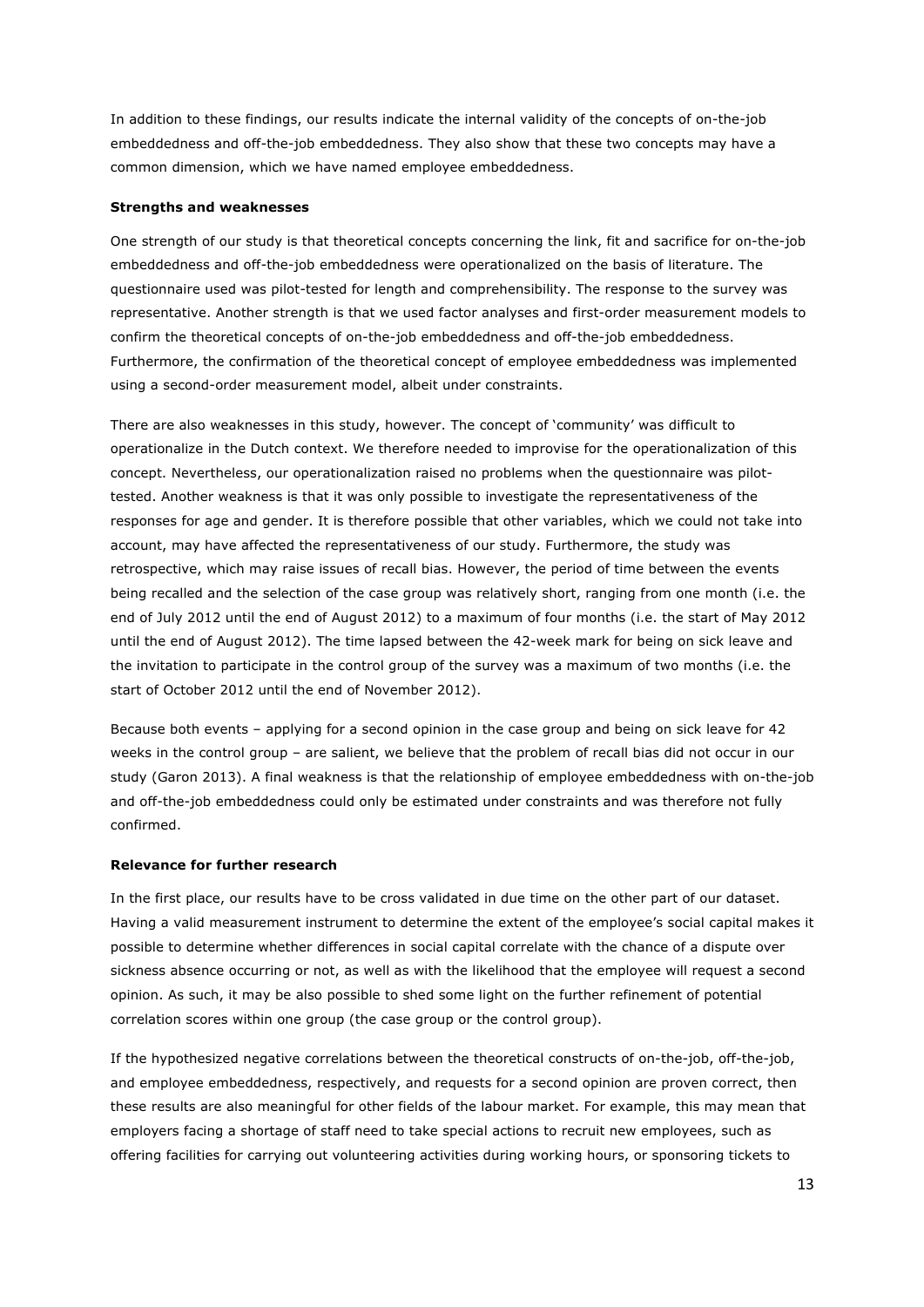football games or local theatres. With respect to the return of disabled people to the labour market, this may mean that more has to be done to re-integrate unemployed people in jobs on a more permanent basis.

## **Conclusion**

Our overall conclusion is the following. On the one hand, we can distinguish between 'on-the-job embeddedness' and 'off-the-job embeddedness', which means that in real life these constructs appear manifest themselves differently in the population of this research. On the other hand, there is a positive correlation between the constructs of 'on-the-job embeddedness' and 'off-the-job embeddedness': we can distinguish a common dimension in both constructs, albeit under certain constraints. This indicates that our concept of employee embeddedness may be considered an internally valid and reliable measurement instrument which can be used to determine the extent to which an employee is embedded in society in general, i.e. the social capital of an employee. However, if the measurement instruments for the three concepts are really internally valid and reliable, will depend on the results of the cross validation on the other part of our dataset in due time.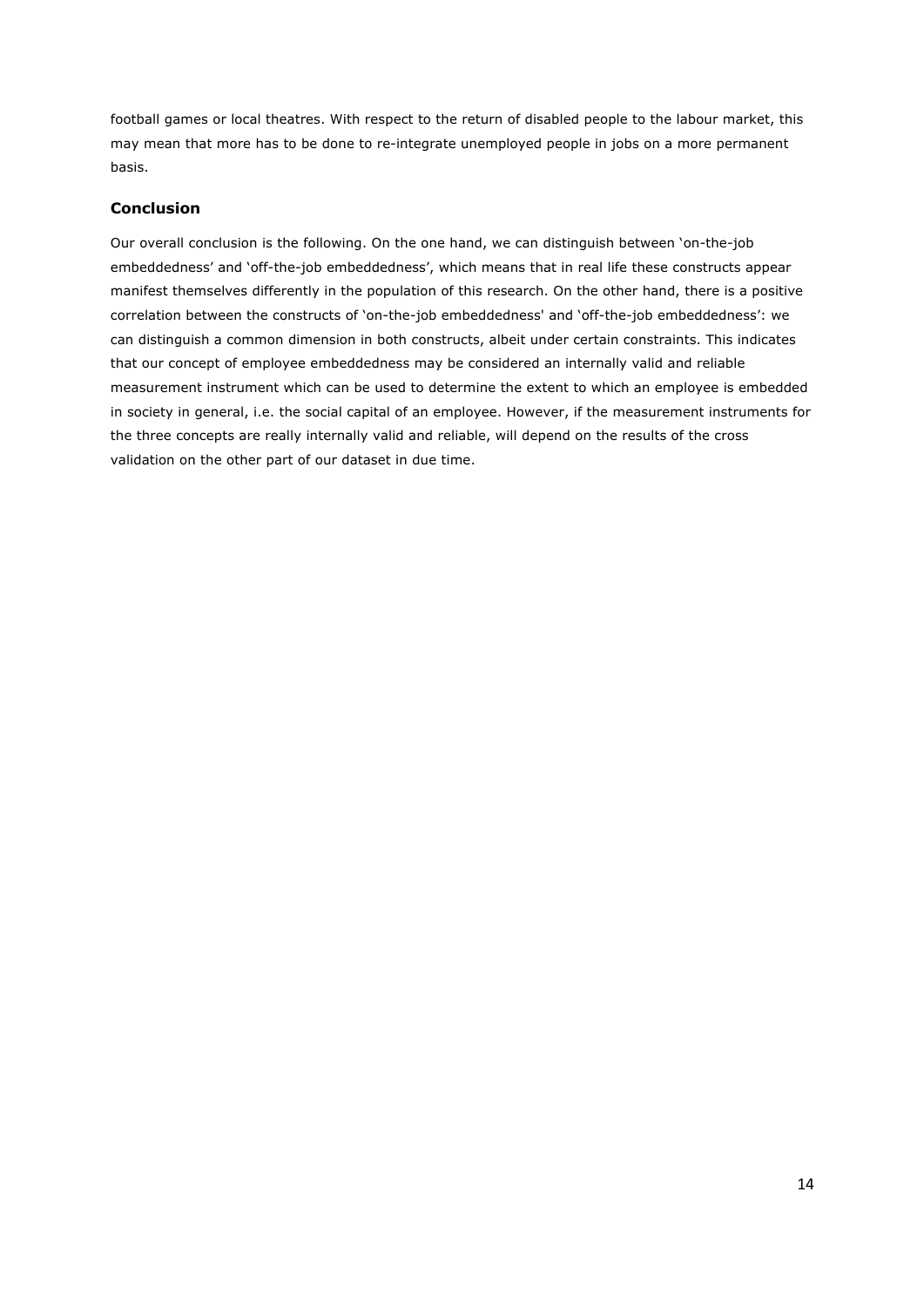**Appendix** Items of questions and their source for on-the-job factors and off-the-job factors

| Theoretical construct                           | Operationalization of the theoretical construct                                                                                                                                                                                                                                                                                                                                                                                                                                                                                                                                                                                                                                                                                                                                                                                                                                                                                                                                                                                                                                                                                                                                   |
|-------------------------------------------------|-----------------------------------------------------------------------------------------------------------------------------------------------------------------------------------------------------------------------------------------------------------------------------------------------------------------------------------------------------------------------------------------------------------------------------------------------------------------------------------------------------------------------------------------------------------------------------------------------------------------------------------------------------------------------------------------------------------------------------------------------------------------------------------------------------------------------------------------------------------------------------------------------------------------------------------------------------------------------------------------------------------------------------------------------------------------------------------------------------------------------------------------------------------------------------------|
| On-the-job factors:                             |                                                                                                                                                                                                                                                                                                                                                                                                                                                                                                                                                                                                                                                                                                                                                                                                                                                                                                                                                                                                                                                                                                                                                                                   |
| Link with the organization/job                  | type of work agreement (temporary, casual, permanent) <sup>7</sup><br>$\blacksquare$<br>number of years in service/having done the same job/having<br>$\overline{\phantom{a}}$<br>worked in the same sector $1,5,6,7$<br>working alone or in a team (number of people in a team) <sup>3</sup><br>frequency of contact with colleagues <sup>1,3,5</sup><br>$\blacksquare$<br>being in charge at work or not <sup>1,6</sup><br>autonomy in taking (short-term) leave <sup>4,7</sup><br>working in other settings than the usual (and how frequently),<br>e.g. as a member of a committee or project group <sup>1,5</sup><br>perceived quality of the work of colleagues <sup>2,7</sup><br>receiving signals about shortcomings due to factors in private<br>life <sup>7</sup><br>having received external or internal training during the last two<br>$\blacksquare$<br>years <sup>7</sup>                                                                                                                                                                                                                                                                                          |
| Fit with the organization/job                   | job skills' demands <sup>1,3,7</sup><br>$\overline{\phantom{a}}$<br>fit with standards and values of the organization <sup>1,3</sup><br>$\blacksquare$<br>appreciation by colleagues/manager1,6,7,8<br>being settled in the organization <sup>8</sup><br>÷.<br>fit with the content of the job <sup>2,6,7</sup><br>$\overline{a}$<br>comradeship with colleagues (in finishing the job)7,8<br>$\overline{\phantom{a}}$<br>appreciation of colleagues <sup>5,6</sup><br>$\blacksquare$<br>resemblance to colleagues in conduct <sup>5</sup><br>match between work hours and personal preferences <sup>1</sup><br>$\blacksquare$<br>possibility of combining work with private obligations, e.g. by<br>teleworking or working part-time <sup>4</sup><br>autonomy in working, to set own pace etc. <sup>3,6.7</sup><br>autonomy in finding solutions in daily issues7<br>$\overline{\phantom{a}}$<br>existence of bottlenecks in work-life balance <sup>7,8</sup><br>attraction of one's job <sup>2,8</sup><br>opportunities to achieve professional goals <sup>5,7</sup><br>$\overline{\phantom{a}}$<br>positive feelings about the progress at work <sup>5</sup><br>$\blacksquare$ |
| Sacrifices concerning leaving/losing<br>the job | loss of freedom in work <sup>1,3,5</sup><br>$\blacksquare$<br>loss of work-related perks <sup>1,2,5</sup><br>$\overline{\phantom{a}}$<br>loss of particular facilities such as sports, daycare and/or<br>$\blacksquare$<br>education <sup>5</sup><br>missing the appreciation of colleagues <sup>1,5</sup><br>missing professional prospects <sup>1,2,3,5,6</sup><br>missing good salary $1,2,5$<br>$\blacksquare$<br>missing a pension plan <sup>2,5</sup>                                                                                                                                                                                                                                                                                                                                                                                                                                                                                                                                                                                                                                                                                                                       |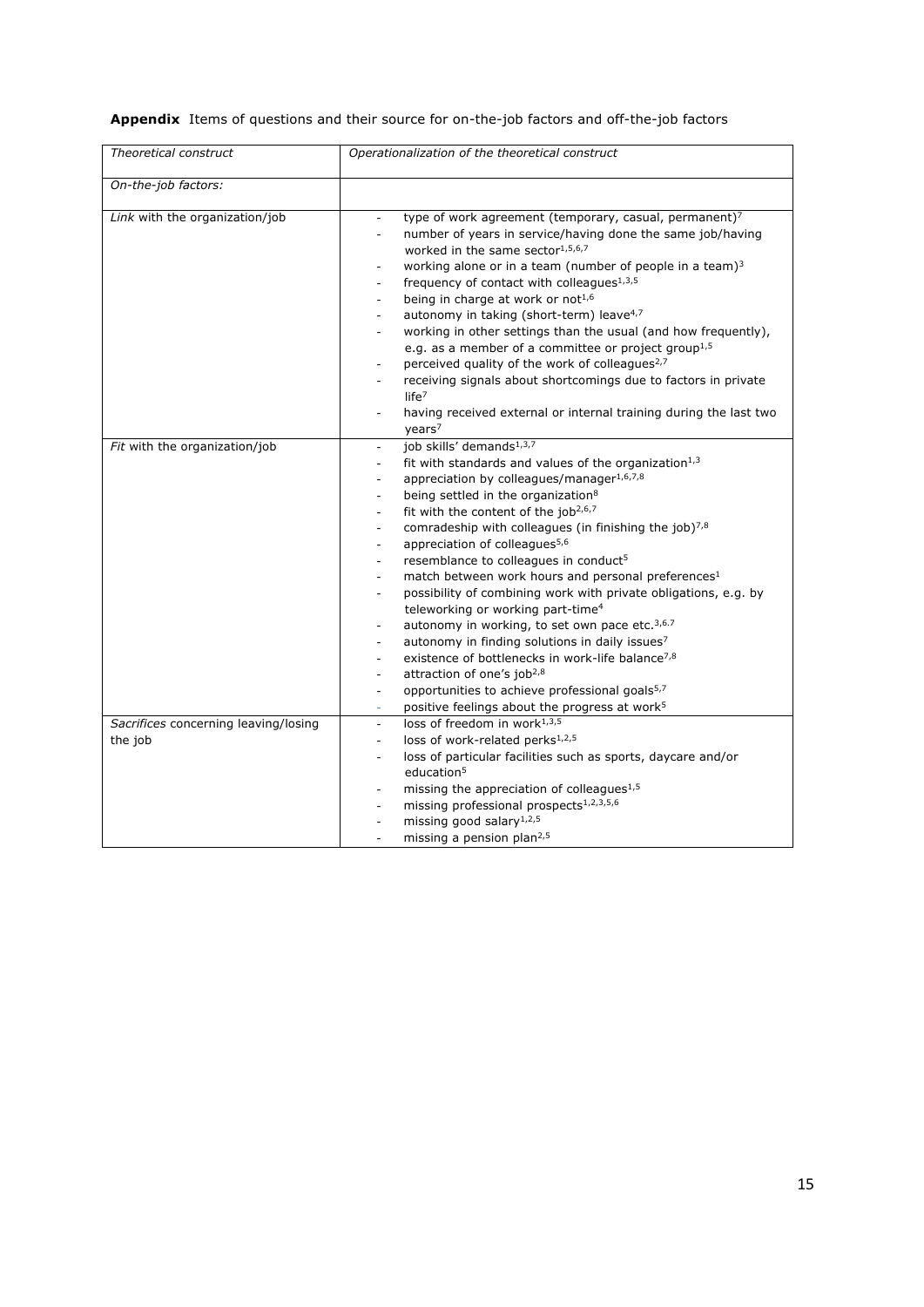| Off-the-job factors:                                              |                                                                                                                                                                                                                                                                                                                                                                                                                                                                                                                                                                                                                      |
|-------------------------------------------------------------------|----------------------------------------------------------------------------------------------------------------------------------------------------------------------------------------------------------------------------------------------------------------------------------------------------------------------------------------------------------------------------------------------------------------------------------------------------------------------------------------------------------------------------------------------------------------------------------------------------------------------|
| Link with the community                                           | being married <sup>1,2,3,5</sup><br>having children <sup>2,4</sup><br>the composition of the household $1,5,7$<br>having a partner with a job outside the house <sup>1,3,5</sup><br>۰.<br>having a rented house or an owner-occupied house <sup>1,3,5</sup><br>having family that was born and bred in one's community <sup>1,3</sup><br>٠<br>having best friends living in one's community <sup>3</sup><br>having a family-friendly community <sup>1</sup><br>having next of kin living in one's community<br>being a member of a club or institution 2,3<br>being active in the board of a club or institution 2,3 |
|                                                                   | being able to spend enough time on activities in the community <sup>4</sup>                                                                                                                                                                                                                                                                                                                                                                                                                                                                                                                                          |
| Fit with the community                                            | being fond of the community where one lives <sup>1,3,5</sup><br>÷.<br>appreciation of the weather/climate in the region where one<br>lives <sup>5</sup><br>fit with the people who live in the community where one<br>lives $1,3,5$<br>job is in the community where one prefers to live and where one<br>lives $2,5$<br>community offers enough facilities to spend free time according<br>to one's wishes $1,2,3,4,5$                                                                                                                                                                                              |
| Sacrifices concerning leaving the<br>community in which one lives | feeling strongly about leaving the community <sup>1,3,5</sup><br>losing friends by leaving the community <sup>3</sup><br>missing safety by leaving the community <sup>1,5</sup><br>missing a club/institution by leaving the community <sup>2</sup><br>missing the contacts one has by leaving the community <sup>3</sup><br>$\overline{\phantom{0}}$<br>missing the facilities one has by leaving the community <sup>4</sup><br>$\overline{\phantom{0}}$<br>missing voluntary activities by leaving the community <sup>3,4</sup>                                                                                    |

1) Lee, Mitchell, Sablynski, Burton, Holtom, 2004: 721-722; 2) Holtom, Inderrieden, 2006: 449; 3) Felps, Mitchell, Hekman, Lee, Holtom and Harman, 2009:561; 4) Mitchell, Holtom, Lee, Graske, November 2001 (as items, no used questions); 5) Mitchell, Holtom, Lee, Sablynski, Erez, December 2001; 6) Vragenlijst WAOintrede, December 1991; 7) Nationale Enquête Arbeidsomstandigheden, TNO/CBS/minSZW, 2010; 8) Vragenlijst Arbeidsreïntegratie VAR, Lex Vendrig, maart 2005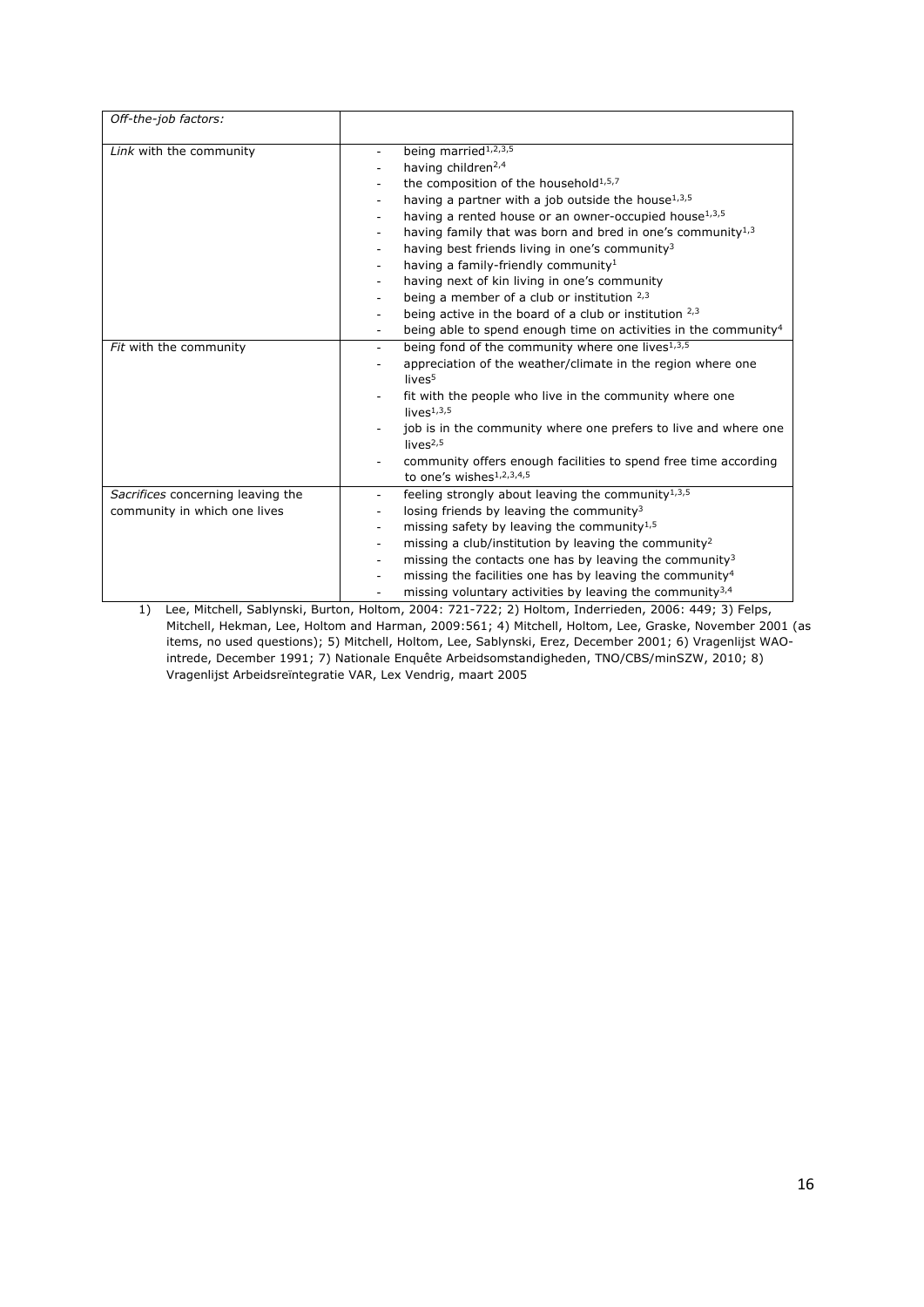## **References**

Bourdieu, Pierre, 1986 The forms of capital. In Handbook of Theory and Research for the sociology for education. J. Richardson, ed. pp 241-258. New York: Greenwood Press

Crossley, C. D., Bennett, R. J., Jex, S. M., & Burnfield, J. L. (2007). Development of a global measure of job embeddedness and integration into a traditional model of voluntary turnover. Journal of Applied Psychology, 92, 1031– 1042.

Decoster, Kristof, Implicaties van een sociaal kapitaal-concept voor politieke sociologen, PSW- paper 2001/5, 1 september 2001

Ewoud't Jong, Het deskundigenoordeel: vrijwillig maar niet vrijblijvend, onderzoek naar effecten en verwachtingspatronen. Stichting de Ombudsman, Utrecht, 2011 (The experts' verdict: voluntary but not optionally, research of effects and expectations. The Ombudsman Foundation, Utrecht, 2011)

Felps, W., Terence R. Mitchell, David R. Hekman, Thomas W.Lee, Brooks C.Holtom and Wendy S.Harman, Academy of Management Journal,2009, Vol. 52. Nr. 3,545-561

Garon Th., Reliability of Self-Reported Data – Recall Bias. New York University, Financial Access Initiative, Blogspots, March 20, 2013 (http://www.financialaccess.org/blog/2013/03/reliability-self-reported-data-%E2%80%93-recall-bias; approached at May 24, 2013)

Gründemann, R.W.M., I.D. Nijboer, A.J.M. Schellart, Arbeidsgebondenheid WAO-intrede, Den Haag, Ministerie SZW, arbeidsinspectie, DGA, ISBN: 9--5307-202-0, december 1991;

Hoeven, C.L. ter, Sick Notes, Multiple life domains associated with sickness-related absence, proefschrift,2009

Holtom, Brooks C., Edward J. Inderrieden, Integrating the unfolding model and Job Embeddedness Model to bettter understand Voluntary Turnover, Journal of Managerial Issues, Vol. XVIII, Number 4, Winter 2006 : 435-452

Hooftman W, Koppes L, De Vroome E, Kraan K, Driessen M, Van den Bossche S, Nationale Enquête Arbeidsomstandigheden. TNO/ CBS/ minSZW, 2010

Hooper D, Coughlan J, Mullen MR: Structural Equation Modelling: Guidelines for Determining Model Fit. Electron J of Business Res Methods 2008, 6:53-60.

Jöreskog KG, Sörbom D: LISREL 8: User's reference guide. SSI Inc, Chicago (IL) 2001

Jöreskog KG, Sörbom D. Interactive Lisrel (version 8.72). SSI Inc, Lincolnwood (IL) 2004

Lee, Thomas W., Terence R. Mitchell, Chris. J. Sablynski, James P. Burton and Brooks C. Holtom, The effects of job embeddedness on organizational citizenship, job performance, volitional absences, and voluntary turnover, Academy of Management Journal, 2004,Vol.47, no 5:711-722

Holtom, Brooks c., James P. Burton, Craig D. Crossley, How negative affectivity moderates the relationship between shocks, embeddedness and workers behaviors, Journal of Vocational Behavior, Elsevier, 80 (2012), 434 - 443

Middel B, Goudriaan H, de Greef M, Stewart R, van Sonderen E, Bouma J, de Jongste M.Recall bias did not affect perceived magnitude of change in health-related functional status. J Clin Epidemiol. 2006 May;59(5):503-11.

Mitchell, Terence R., Brooks C. Holtom, Thomas W. Lee, Ted Graske, How to keep your best employees: Developing an effective retention policy, The Academy of Management Executive; Nov 2001; 15,4, pp 96-109

Mitchell, Terence R., Brooks C. Holtom, Thomas W. Lee, Chris J. Sablynski, Miriam Erez, Why people stay: Using Job Embeddedness to predict voluntary Turnover, The Academy of Management Journal, Vol. 44, No. 6 (Dec., 2001) pp. 1102-1121

Phillips, B, C. Ball, D. Sackett, D. Badenoch, S. Straus, Brian Haynes, Martin Dawes since November 1998. Updated by Jeremy Howick March 2009. Oxford Centre for Evidence-based Medicine Levels of Evidence. See http://www.cebm.net/oxford-centre-evidence-based-medicine-levels-evidence-march-2009 (approached at May 2011 and November 2014)

Reitz O.ED., Phd, MBA, RN and Mary Ann Anderson, Phd, RN †, An overview of job Embeddedness, 320 Journal of Professional Nursing, Vol 27, No. 5 (September–October), 2011: pp 320–327 doi:10.1016/j.profnurs.2011.04.004 © 2011 Elsevier Inc. All rights reserved

Rose, van der Laan, Why Match? Investigating Matched Case-Control Study Designs with Causal Effect Estimation (2009)